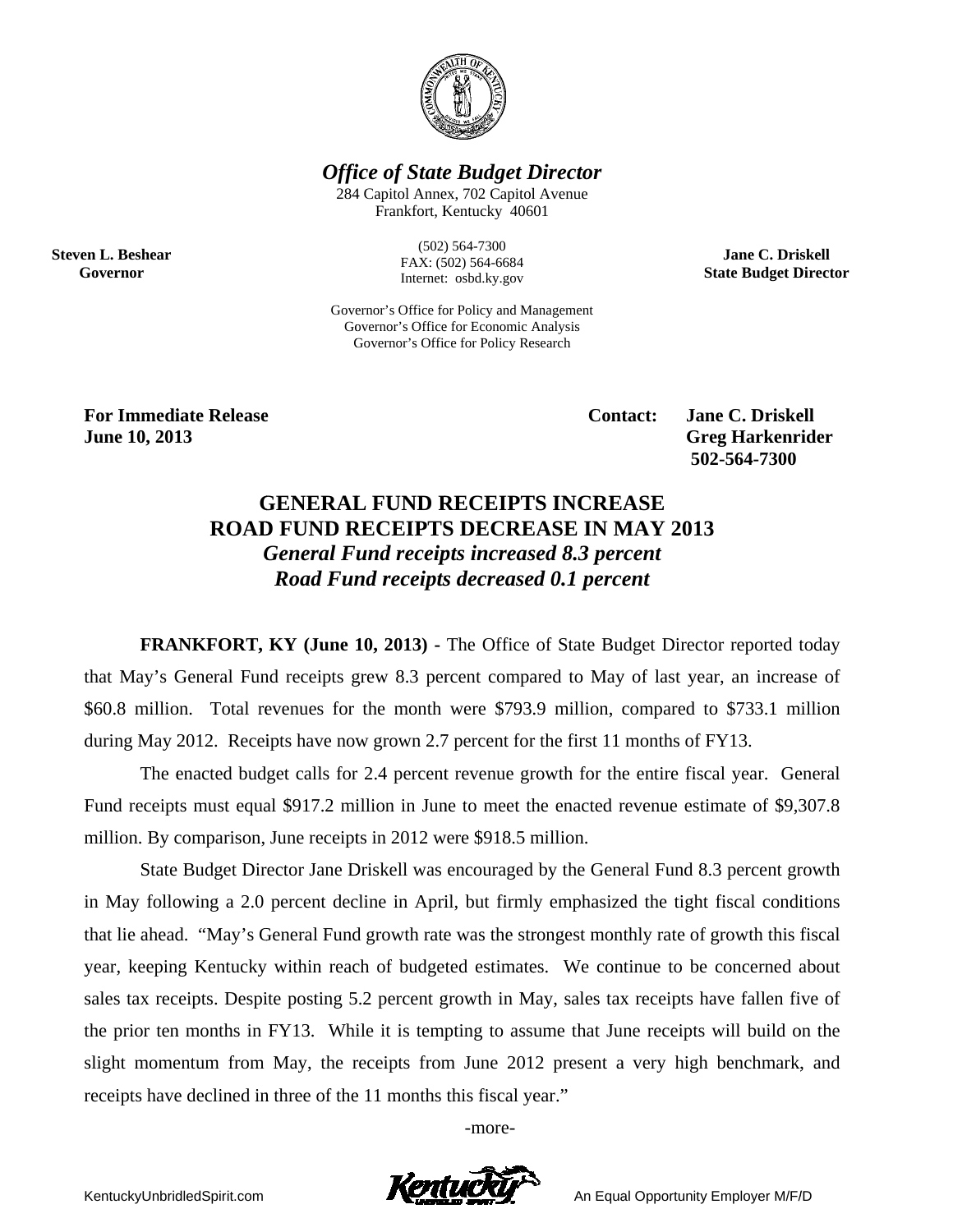Among the major accounts:

- Sales and use tax receipts increased 5.2 percent for the month but have declined 0.9 percent year-to-date.
- Corporation income tax receipts decreased \$1.1 million but have grown 2.3 percent for the year.
- Individual income tax collections grew 8.3 percent in May. Individual income tax receipts have grown 5.9 percent through the first 11 months of FY13.
- Property tax collections increased 75.2 percent in May due to timing issues and have increased 5.6 percent year-to-date.
- Cigarette tax receipts declined 21.9 percent in May and have fallen 5.2 percent year-todate.
- Coal severance tax receipts fell 33.8 percent in May and have fallen 23.2 percent through the first 11 months of the fiscal year.

Road Fund receipts fell 0.1 percent in May 2013 with collections of \$133.8 million. Year-todate collections have grown by 3.7 percent. The official Road Fund revenue estimate calls for an increase in revenues of 3.9 percent for the fiscal year. Based on year-to-date tax collections, revenues must grow 5.2 percent in June to meet the official estimate. The most recent internal revenue estimate predicted revenues will grow 1.3 percent for the year. Among the accounts, motor fuels rose 22.3 percent. Motor vehicle usage revenue decreased 21.6 percent, and license and privilege receipts fell 4.0 percent.

-30-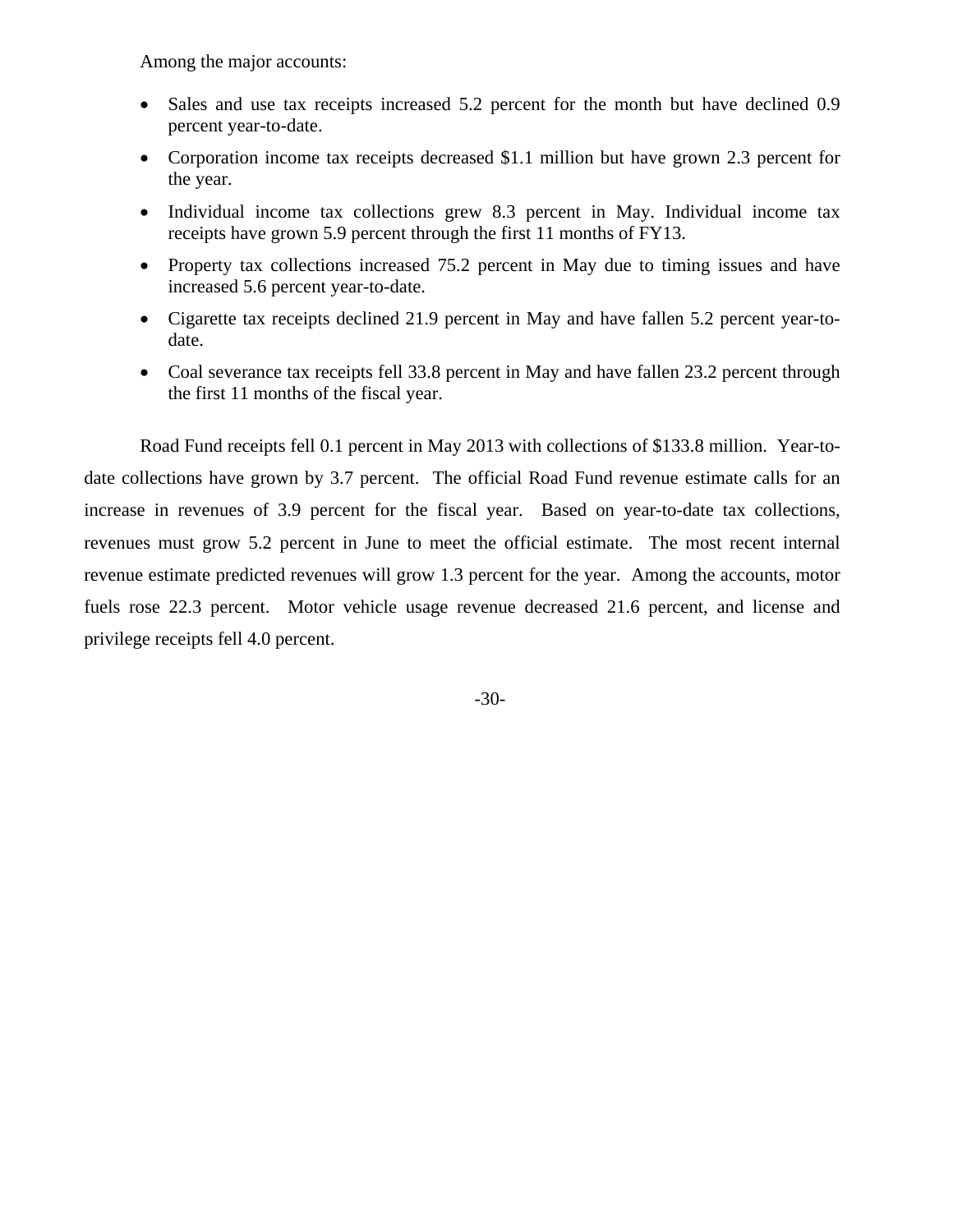## **KENTUCKY STATE GOVERNMENT REVENUE 1. GENERAL FUND REVENUE**

|                                                          | <b>MAY</b>    |                          |                                                                                                                                                                                                                                                                                                                                                                                              | <b>JULY THROUGH MAY</b>   |                         |               |
|----------------------------------------------------------|---------------|--------------------------|----------------------------------------------------------------------------------------------------------------------------------------------------------------------------------------------------------------------------------------------------------------------------------------------------------------------------------------------------------------------------------------------|---------------------------|-------------------------|---------------|
|                                                          | 2013          | 2012                     | % Change                                                                                                                                                                                                                                                                                                                                                                                     | FY 2013                   | FY 2012                 | % Change      |
| <b>TOTAL GENERAL FUND</b>                                | \$793,883,456 | \$733,077,071            | 8.3%                                                                                                                                                                                                                                                                                                                                                                                         | \$8,390,648,267           | \$8,172,492,397         | 2.7%          |
| <b>Tax Receipts</b>                                      | \$757,588,161 | \$724,498,909            | 4.6%                                                                                                                                                                                                                                                                                                                                                                                         | \$8,087,517,138           | \$7,915,227,096         | 2.2%          |
| Sales and Gross Receipts                                 | \$329,787,879 | \$323,582,672            | 1.9%                                                                                                                                                                                                                                                                                                                                                                                         | \$3,305,269,136           | \$3,326,799,124         | -0.6%         |
| <b>Beer Consumption</b>                                  | 483,760       | 779,262                  | $-37.9%$                                                                                                                                                                                                                                                                                                                                                                                     | 5,640,860                 | 5,519,391               | 2.2%          |
| <b>Beer Wholesale</b>                                    | 4.671.241     | 6,733,907                | $-30.6%$                                                                                                                                                                                                                                                                                                                                                                                     | 48,495,431                | 48,554,813              | $-0.1%$       |
| Cigarette                                                | 21,078,830    | 26,978,822               | $-21.9%$                                                                                                                                                                                                                                                                                                                                                                                     | 217,898,834               | 229,894,712             | $-5.2%$       |
| <b>Distilled Spirits Case Sales</b>                      | 11,099        | 9,973                    | 11.3%                                                                                                                                                                                                                                                                                                                                                                                        | 112,167                   | 106,257                 | 5.6%          |
| <b>Distilled Spirits Consumption</b>                     | 1,056,771     | 968,750                  | 9.1%                                                                                                                                                                                                                                                                                                                                                                                         | 10,931,764                | 10,304,209              | 6.1%          |
| <b>Distilled Spirits Wholesale</b>                       | 3,012,529     | 2,634,016                | 14.4%                                                                                                                                                                                                                                                                                                                                                                                        | 29,182,900                | 26,976,950              | 8.2%          |
| Insurance Premium                                        | 34,550,406    | 30,811,303               | 12.1%                                                                                                                                                                                                                                                                                                                                                                                        | 130,548,052               | 121,780,242             | 7.2%          |
| Pari-Mutuel                                              | 1,231,999     | 372,732                  | 230.5%                                                                                                                                                                                                                                                                                                                                                                                       | 4,419,789                 | 2,226,294               | 98.5%         |
| Race Track Admission                                     | 36,884        | $\Omega$                 | $---$                                                                                                                                                                                                                                                                                                                                                                                        | 179,560                   | 158,348                 | 13.4%         |
| Sales and Use                                            | 256,822,124   | 244,012,665              | 5.2%                                                                                                                                                                                                                                                                                                                                                                                         | 2,761,154,444             | 2,787,244,345           | $-0.9%$       |
| <b>Wine Consumption</b>                                  | 244,887       | 226,130                  | 8.3%                                                                                                                                                                                                                                                                                                                                                                                         | 2,617,455                 | 2,480,194               | 5.5%          |
| Wine Wholesale                                           | 1,340,746     | 1,183,921                | 13.2%                                                                                                                                                                                                                                                                                                                                                                                        | 13,702,343                | 12,835,936              | 6.7%          |
| <b>Telecommunications Tax</b>                            | 3,348,313     | 6,874,001                | $-51.3%$                                                                                                                                                                                                                                                                                                                                                                                     | 60,626,912                | 58,928,974              | 2.9%          |
| <b>Other Tobacco Products</b>                            | 1,897,197     | 1,995,847                | $-4.9%$                                                                                                                                                                                                                                                                                                                                                                                      | 19,740,223                | 19,759,537              | $-0.1%$       |
| Floor Stock Tax                                          | 1,095         | 1,343                    | $-18.5%$                                                                                                                                                                                                                                                                                                                                                                                     | 18,400                    | 28,923                  | $-36.4%$      |
| License and Privilege                                    | \$35,184,376  | \$45,138,372             | $-22.1%$                                                                                                                                                                                                                                                                                                                                                                                     | \$560.903.698             | \$590.466.972           | $-5.0%$       |
| Alc. Bev. License Suspension                             | 50,167        | 37,300                   | 34.5%                                                                                                                                                                                                                                                                                                                                                                                        | 385,825                   | 263,335                 | 46.5%         |
| Coal Severance                                           | 18,798,805    | 28,379,860               | $-33.8%$                                                                                                                                                                                                                                                                                                                                                                                     | 213,117,430               | 277,499,523             | $-23.2%$      |
| <b>Corporation License</b>                               | (78, 027)     | 754,199                  | $---$                                                                                                                                                                                                                                                                                                                                                                                        | (293, 985)                | 5,324,545               |               |
| <b>Corporation Organization</b>                          | 0             | 1,220                    | $-100.0%$                                                                                                                                                                                                                                                                                                                                                                                    | 94,120                    | 92,809                  | 1.4%          |
| <b>Occupational Licenses</b>                             | 16,510        | 52,848                   | $-68.8%$                                                                                                                                                                                                                                                                                                                                                                                     | 85,973                    | 138,652                 | $-38.0%$      |
| Oil Production                                           | 1,257,068     | 1,572,920                | $-20.1%$                                                                                                                                                                                                                                                                                                                                                                                     | 9,916,777                 | 11,009,967              | $-9.9%$       |
| Race Track License                                       | 40,000        | 0                        | $---$                                                                                                                                                                                                                                                                                                                                                                                        | 258,586                   | 206,375                 | 25.3%         |
| <b>Bank Franchise Tax</b>                                | 191,523       | 9,510                    | 1913.9%                                                                                                                                                                                                                                                                                                                                                                                      | 99,079,313                | 93,072,030              | 6.5%          |
| <b>Driver License Fees</b>                               | 53,897        | 51,098                   | 5.5%                                                                                                                                                                                                                                                                                                                                                                                         | 579,215                   | 556,887                 | 4.0%          |
| <b>Minerals Severance</b>                                | 1,227,308     | 1,370,424                | $-10.4%$                                                                                                                                                                                                                                                                                                                                                                                     | 11,937,717                | 12,298,860              | $-2.9%$       |
| Natural Gas Severance                                    | 1,173,175     | 1,714,829                | $-31.6%$                                                                                                                                                                                                                                                                                                                                                                                     | 13,041,394                | 21,263,876              | $-38.7%$      |
| <b>Limited Liability Entity</b>                          | 12,453,950    | 11,194,164               | 11.3%                                                                                                                                                                                                                                                                                                                                                                                        | 212,701,333               | 168,740,114             | 26.1%         |
| Income                                                   | \$361,915,013 | \$335,407,001            | 7.9%                                                                                                                                                                                                                                                                                                                                                                                         | \$3,595,710,886           | \$3,402,975,960         | 5.7%          |
| Corporation                                              | 339,956       | 1,479,442                | -77.0%                                                                                                                                                                                                                                                                                                                                                                                       | 250,585,852               | 245,023,310             | 2.3%          |
| Individual                                               | 361,575,058   | 333,927,560              | 8.3%                                                                                                                                                                                                                                                                                                                                                                                         | 3,345,125,034             | 3,157,952,649           | 5.9%          |
| Property                                                 | \$22,715,630  | \$12,967,157             | 75.2%                                                                                                                                                                                                                                                                                                                                                                                        | \$554,911,858             | \$525,386,917           | 5.6%          |
| Building & Loan Association                              | 1,321,437     | 1,443,024                | $-8.4%$                                                                                                                                                                                                                                                                                                                                                                                      | 1,330,855                 | 1,416,890               | $-6.1%$       |
| General - Real                                           | 3,429,769     | 3,219,166                | 6.5%                                                                                                                                                                                                                                                                                                                                                                                         | 257,876,232               | 251,015,520             | 2.7%          |
| General - Tangible                                       | 13,975,988    | 10,149,236               | 37.7%                                                                                                                                                                                                                                                                                                                                                                                        | 209,999,209<br>32,346,165 | 200,043,950             | 5.0%<br>54.8% |
| <b>Omitted &amp; Delinquent</b><br><b>Public Service</b> | 3,792,157     | 6,084,751<br>(7,929,502) | $-37.7%$<br>$\overline{a}$                                                                                                                                                                                                                                                                                                                                                                   |                           | 20,892,980              | 2.6%          |
| Other                                                    | 196,279<br>0  |                          | $-100.0%$                                                                                                                                                                                                                                                                                                                                                                                    | 51,993,935                | 50,688,732<br>1,328,843 | 2.8%          |
|                                                          |               | 483                      |                                                                                                                                                                                                                                                                                                                                                                                              | 1,365,461                 |                         |               |
| Inheritance                                              | \$5,214,575   | \$4,651,124              | 12.1%                                                                                                                                                                                                                                                                                                                                                                                        | \$37,124,609              | \$38,450,246            | $-3.4%$       |
| Miscellaneous                                            | \$2,770,687   | \$2,752,582              | 0.7%                                                                                                                                                                                                                                                                                                                                                                                         | \$33,596,950              | \$31,147,877            | 7.9%          |
| <b>Legal Process</b>                                     | 1,619,031     | 1,617,595                | 0.1%                                                                                                                                                                                                                                                                                                                                                                                         | 18,092,522                | 18,375,286              | $-1.5\%$      |
| T. V. A. In Lieu Payments                                | 1,140,847     | 1,134,988                | 0.5%                                                                                                                                                                                                                                                                                                                                                                                         | 15,459,620                | 12,707,124              | 21.7%         |
| Other                                                    | 10,809        | 0                        | $\frac{1}{2} \frac{1}{2} \frac{1}{2} \frac{1}{2} \frac{1}{2} \frac{1}{2} \frac{1}{2} \frac{1}{2} \frac{1}{2} \frac{1}{2} \frac{1}{2} \frac{1}{2} \frac{1}{2} \frac{1}{2} \frac{1}{2} \frac{1}{2} \frac{1}{2} \frac{1}{2} \frac{1}{2} \frac{1}{2} \frac{1}{2} \frac{1}{2} \frac{1}{2} \frac{1}{2} \frac{1}{2} \frac{1}{2} \frac{1}{2} \frac{1}{2} \frac{1}{2} \frac{1}{2} \frac{1}{2} \frac{$ | 44,809                    | 65,468                  | $-31.6%$      |
| <b>Nontax Receipts</b>                                   | \$36,168,660  | \$6,418,303              | 463.5%                                                                                                                                                                                                                                                                                                                                                                                       | \$300,513,607             | \$252,800,812           | 18.9%         |
| <b>Departmental Fees</b>                                 | 2,528,332     | 2,677,389                | $-5.6%$                                                                                                                                                                                                                                                                                                                                                                                      | 23,767,996                | 24,248,378              | -2.0%         |
| <b>PSC Assessment Fee</b>                                | 50            | 0                        | ---                                                                                                                                                                                                                                                                                                                                                                                          | 13,091,994                | 5,438,134               | 140.7%        |
| Fines & Forfeitures                                      | 2,276,103     | 1,983,955                | 14.7%                                                                                                                                                                                                                                                                                                                                                                                        | 26,316,547                | 23,401,272              | 12.5%         |
| Income on Investments                                    | (353,089)     | (15, 536, 122)           | ---                                                                                                                                                                                                                                                                                                                                                                                          | 630,538                   | (14, 935, 571)          |               |
| Lottery                                                  | 20,000,000    | 18,000,000               | 11.1%                                                                                                                                                                                                                                                                                                                                                                                        | 194,266,568               | 191,971,122             | 1.2%          |
| Sale of NO <sub>x</sub> Credits                          | 9,688         | 2,025                    | 378.4%                                                                                                                                                                                                                                                                                                                                                                                       | 41,292                    | 22,025                  | 87.5%         |
| Miscellaneous                                            | 11,707,577    | (708, 944)               | $\overline{\phantom{a}}$                                                                                                                                                                                                                                                                                                                                                                     | 42,398,673                | 22,655,453              | 87.1%         |
| <b>Redeposit of State Funds</b>                          | \$126,635     | \$2,159,859              | $-94.1%$                                                                                                                                                                                                                                                                                                                                                                                     | \$2,617,523               | \$4,464,489             | $-41.4%$      |